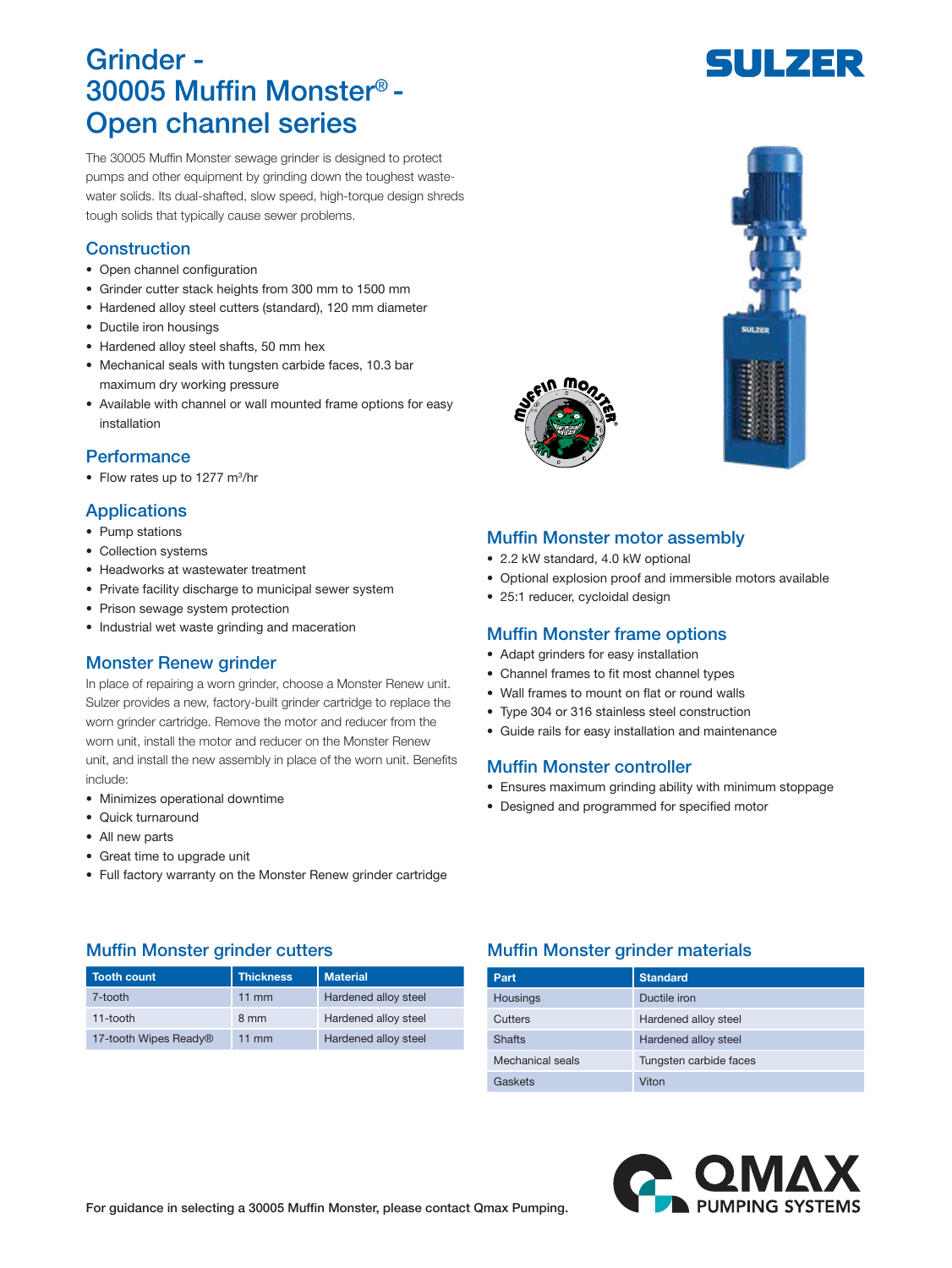### Performance curves



FLOW RATE (m<sup>3</sup>/hr) MODEL 30005



 $H_{down} =$  downstream head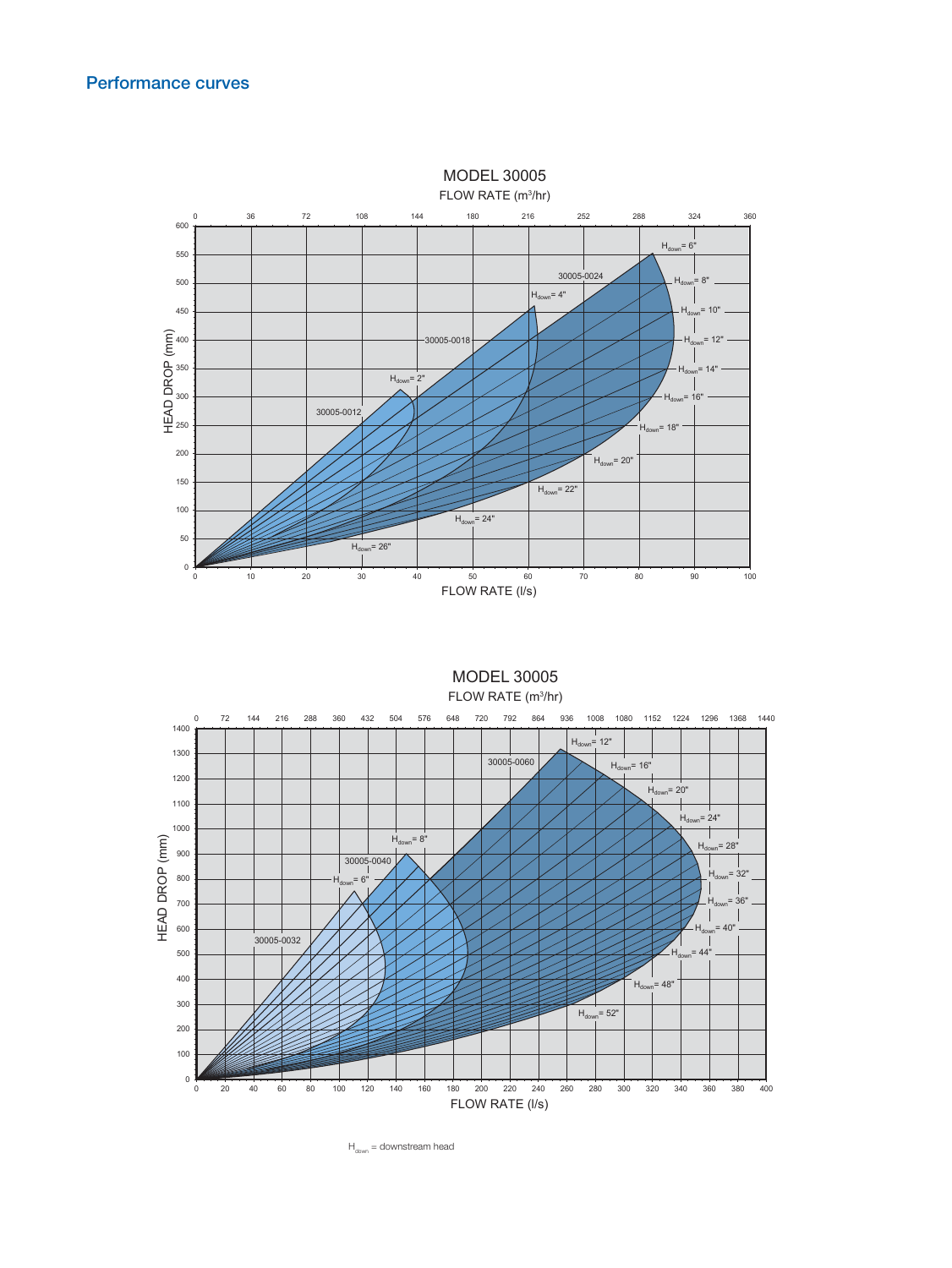# Dimensions (mm)



| Open channel<br>model | Flow rate $1$<br>$- m3/hr$ | <b>Head drop</b><br>$-$ mm |          | Approximate<br>net weight<br>$-$ kg |      |      |     |
|-----------------------|----------------------------|----------------------------|----------|-------------------------------------|------|------|-----|
|                       |                            |                            | A (IP55) | A (IP68)                            | B    | IC.  |     |
| 30005-0012            | 141                        | 290                        | 1307     | 1411                                | 305  | 600  | 186 |
| 30005-0018            | 223                        | 405                        | 1456     | 1560                                | 457  | 749  | 211 |
| 30005-0024            | 311                        | 405                        | 1602     | 1706                                | 609  | 895  | 236 |
| 30005-0032            | 477                        | 445                        | 1799     | 1903                                | 813  | 1092 | 263 |
| 30005-0040            | 686                        | 495                        | 2002     | 2106                                | 1016 | 1295 | 295 |
| 30005-0060            | 1277                       | 760                        | 2474     | 2720                                | 1524 | 1813 | 383 |

1. Flow based on optimum channel conditions. Consult factory for analysis of application.

2. Drive dimensions are a maximum based on a unit with a 4.0 kW motor.